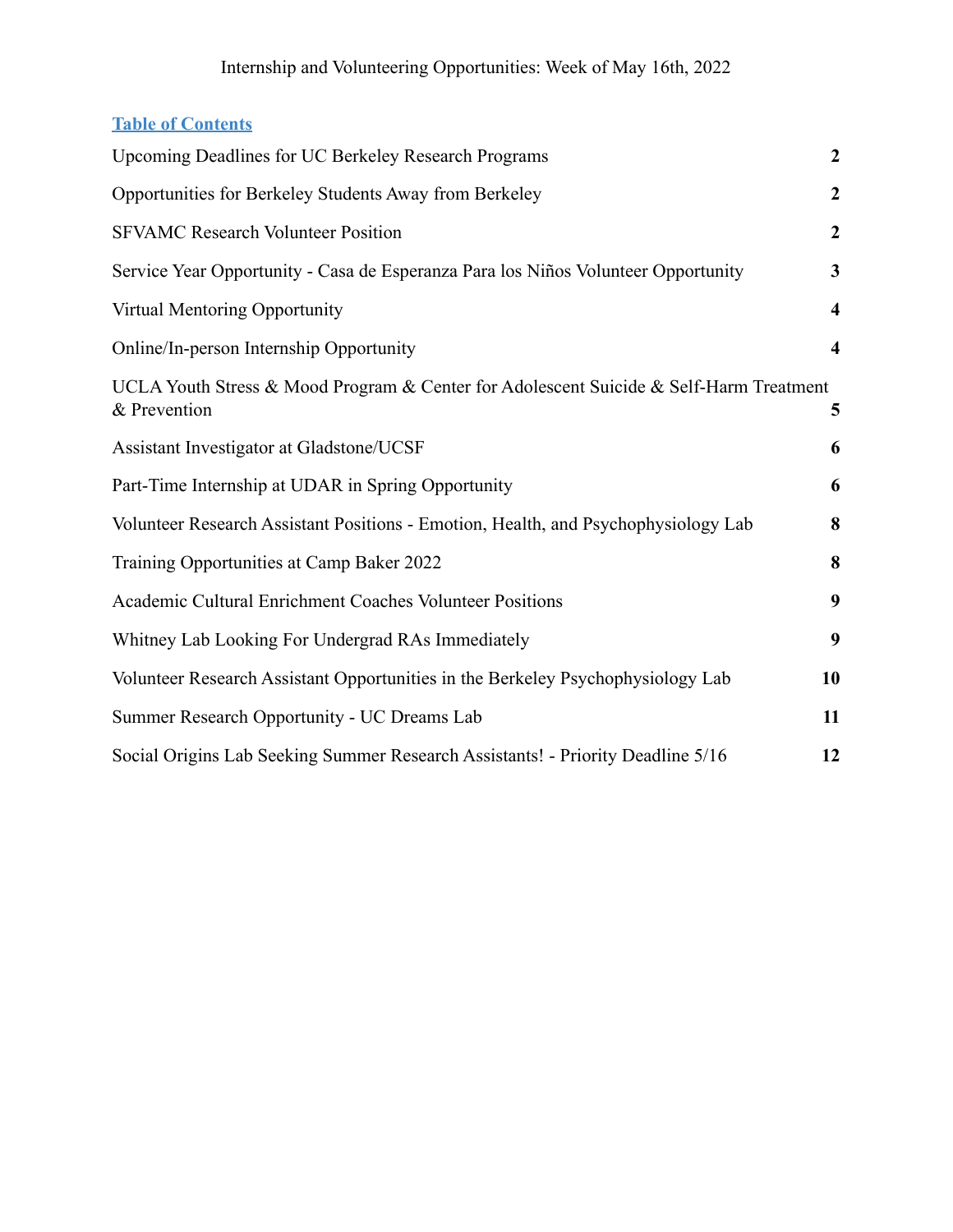## <span id="page-1-0"></span>**Upcoming Deadlines for UC Berkeley Research Programs**

## <span id="page-1-1"></span>**Opportunities for Berkeley Students Away from Berkeley**

Did you know there are many opportunities to conduct research outside of Berkeley? These can be opportunities that are within commute distance that could be done during the academic year (e.g. lab positions at [Children's Hospital of Oakland](http://www.chori.org/drupal1/) Research Institute, [Lawrence Berkeley Lab,](https://www.lbl.gov/) [UCSF](https://www.ucsf.edu/), or [Lawrence Livermore Lab\)](https://www.llnl.gov/)

Alternatively, you could conduct research at other campuses all over the US or even in other countries over the summer, usually with generous funding. [This page](https://research.berkeley.edu/opportunities/B) shows a number of databases of summer research programs -- mostly with January and February deadlines -- that Berkeley students can apply for. Do your research now so you can pounce on these amazing opportunities!

## <span id="page-1-2"></span>**SFVAMC Research Volunteer Position**

San Francisco VA Hospital PTSD Research Program Volunteer Sleep and PTSD Research Assistant

The Stress and Health Research Program at the San Francisco VA Medical Center and the University of California San Francisco is seeking volunteer Research Assistants to assist with research studies focused on PTSD.

The Research Assistant will be responsible for assisting with the day-to-day operations of research projects on PTSD and sleep. Commitment to assisting with evening research activities involving data collection is required. The research assistant will perform duties including: primarily cleaning and organizing self-report and physiological data; data entry; recruitment procedures such as preparing and sending recruitment messages; telephone screenings with potential participants for eligibility purposes; and assisting in tracking participants participating in studies. Additional activities, depending on time and duration of commitment, may involve administration of the study protocol including guiding and supporting participants through study visits, administration of cognitive testing; and other research-related tasks necessary for implementation of the studies, such as literature reviews, table/slide construction, collection of relevant documents; and general office management.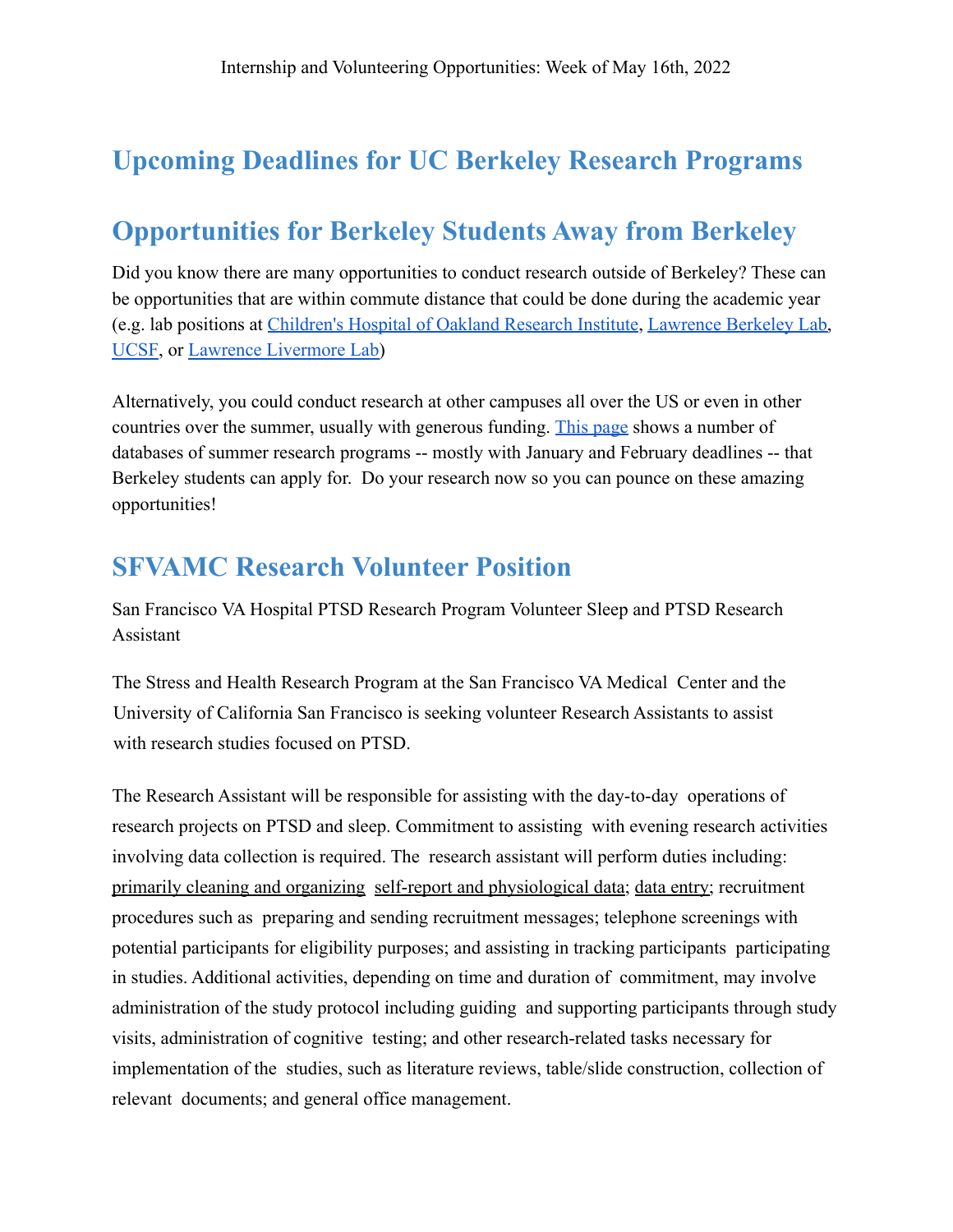The ideal candidate will:

- Be in a BA/BS degree program in psychology, pre-med or a related field
- Possess strong interpersonal and oral communication skills
- Possess familiarity with diagnostic and therapeutic issues related to PTSD
- Possess prior research experience

Additionally:

- Prior experience in clinical settings is desirable
- Commitment to working up to 2 evenings per week is required
- Ability to work flexibly in-person and remote with the needs of the lab
- Minimum time commitment is 8 hours per week
- 1-year commitment is required

If you are interested in applying for this position, please email a cover letter and resume to the emily.staggs@va.gov with the subject heading *PTSD Volunteer Research Assistant*.

# <span id="page-2-0"></span>**Service Year Opportunity - Casa de Esperanza Para los Niños Volunteer Opportunity**

#### **Want to make a difference in the lives of young children?**

Casa de Esperanza seeks applicants for the Hands of Hope Service Year Program. Casa de Esperanza provides residential foster care to children ages birth through six who are in crisis due to abuse, neglect or the effects of HIV.

For a complete description visit: <https://www.casahope.org/hands-of-hope-service-year-1> Our application can be found at: <https://www.casahope.org/application-part-one>

*For more information, please contact Darean Talmadge 713-529-0639 [dtalmadge@casahope.org](mailto:dtalmadge@casahope.org)*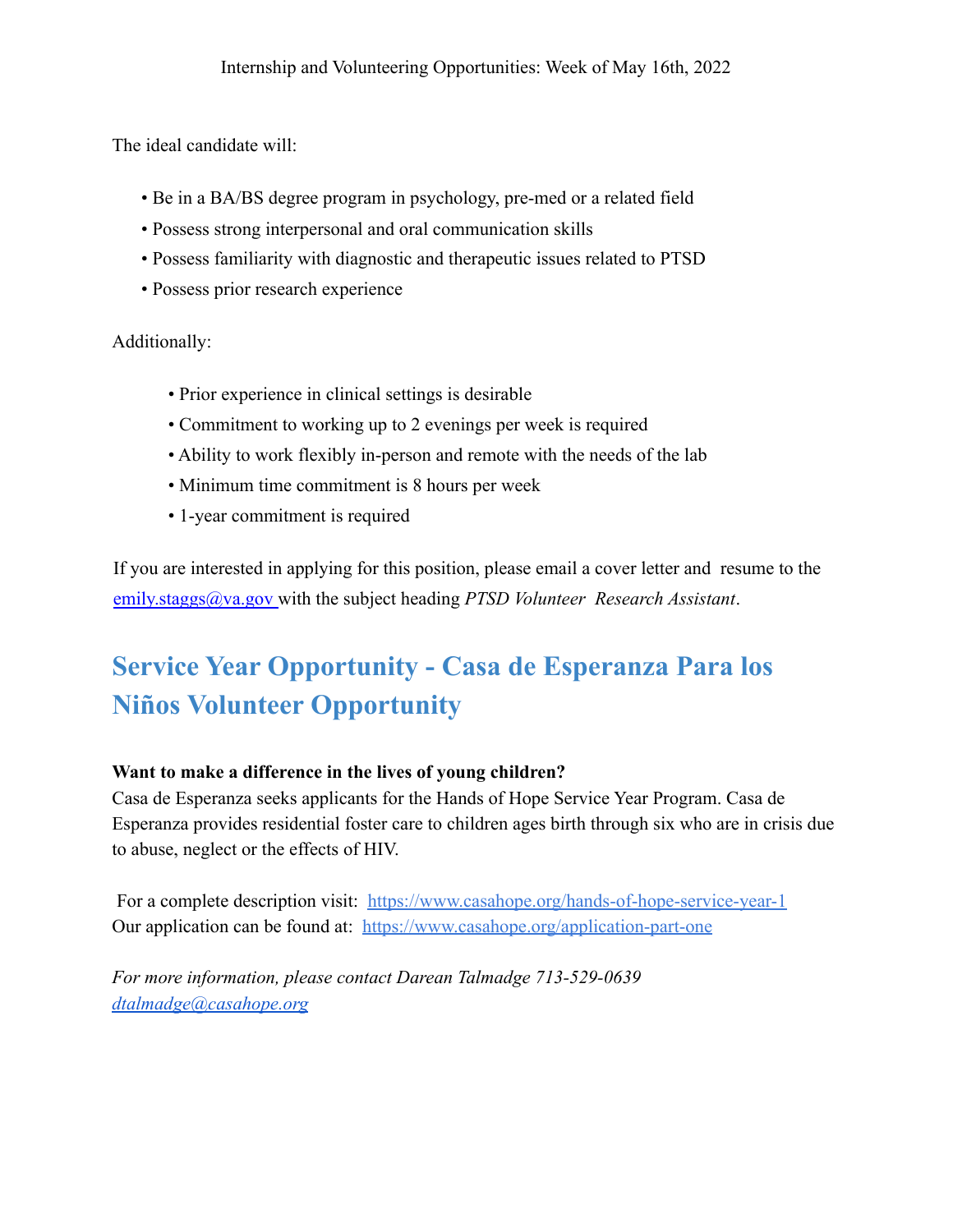# <span id="page-3-0"></span>**Virtual Mentoring Opportunity**

The [Illinois Science & Technology Education](https://www.istcoalition.org/education/) team believes that bridging the gaps between classroom curriculum and real-world context is key to creating new opportunities. [The Mentor](https://www.youtube.com/watch?v=aJMSpLEbCmg) [Matching Engine\(MME\)](https://www.youtube.com/watch?v=aJMSpLEbCmg) is a secure and collaborative virtual platform created by ISTC to help students bridge this gap by connecting them to mentors to further enhance student research projects.

Our incredible group of mentors is what makes MME transformative. Our mentors come from a wide variety of backgrounds and hold many different perspectives on how to apply their skill sets. As a result, our students are able to build confidence around their experiences and interests and explore the world of research.

MME allows students the opportunity to engage with mentors, anytime and anywhere. ISTC will be serving over 1700 high school students through our MME program. We are looking for mentors with fresh experiences and perspectives to join our students. The time commitment is **only** an hour a week, maximum, and they can participate from anywhere since our platform is completely virtual.

ISTC has many high school students looking for Psychology mentors, and this is where you come in! If you or anyone you know is interested, [sign up](https://istc1.typeform.com/to/dfb1Ts) today!

## <span id="page-3-1"></span>**Online/In-person Internship Opportunity**

#### *Become a Vanguard Court Watch Intern!*

We are looking for students interested in an exciting and challenging program monitoring and reporting court cases in the local courts. This is one of the only opportunities for undergraduate-level interns to go into the courtroom to observe live trials. Due to covid, we are offering both online or in-person opportunities.

The Vanguard Court Watch is a non-profit organization that covers criminal cases through the California courts. **It offers student interns an opportunity to gain experience in the courthouse, watch and monitor cases, and develop their journalistic writing skills for a local online publication.**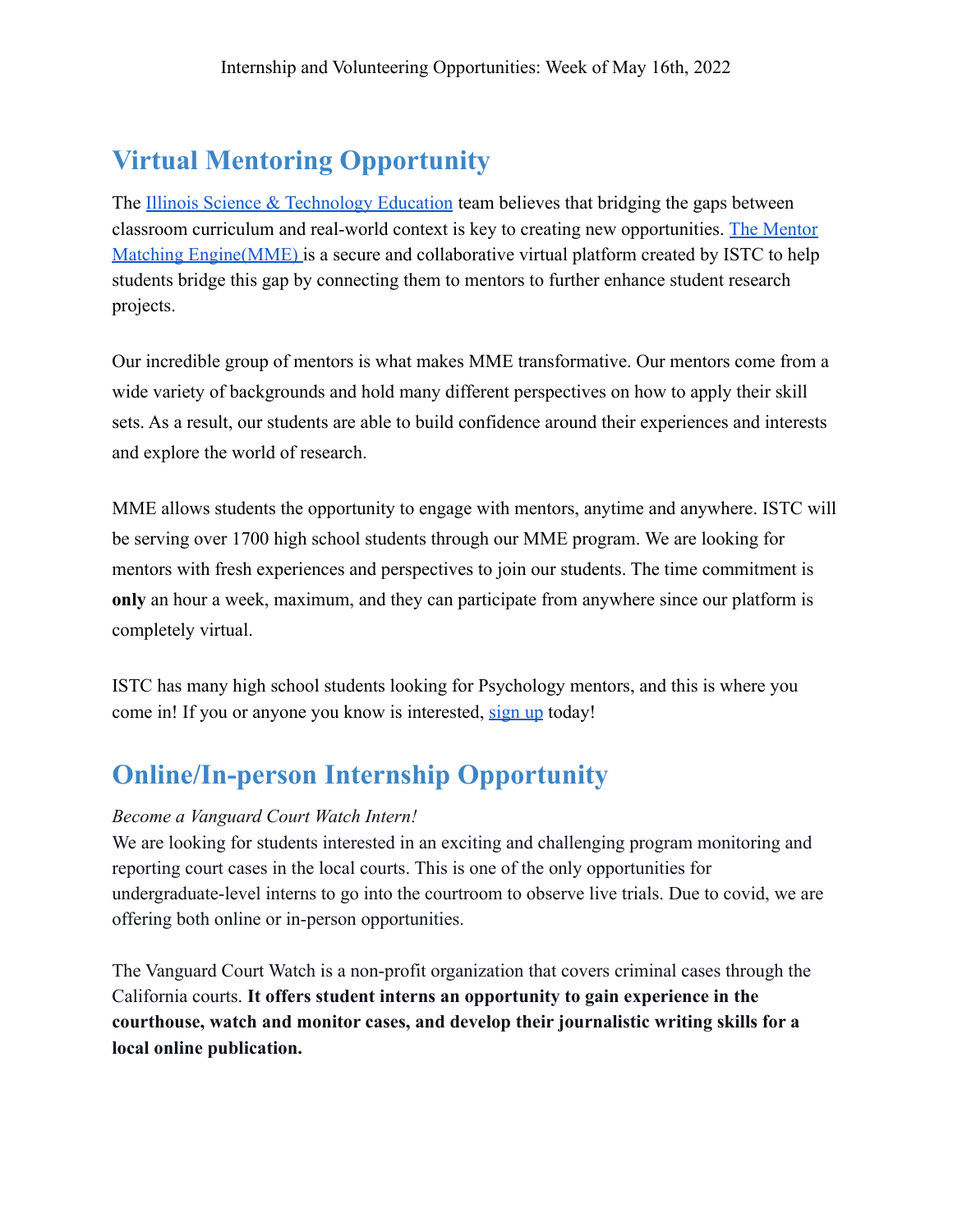Interns are sent into either an *in-person* or *virtual* courtroom to take notes, monitor cases, and report, as well as record observations about current court cases. We also have opportunities for them to work on wrongful conviction reports and our COVID-19 behind bars project.

**If you would like to apply, please email a copy of your resume and cover letter to Michelle Lagos, mlagos@davisvanguard.org.**

# <span id="page-4-0"></span>**UCLA Youth Stress & Mood Program & Center for Adolescent Suicide & Self-Harm Treatment & Prevention**

The UCLA Youth Stress & Mood Program & UCLA-Duke Center for Adolescent Suicide & Self-Harm Treatment & Prevention Center (ASAP, [www.asapnctsn.org\)](http://www.asapnctsn.org/) anticipates hiring two individuals who have research experience and interest in management of clinical trials and/or research on suicide prevention. Program positions involve program management and coordination for a large 5-site comparative effectiveness trial funded by the Patient Centered Outcomes Research Institute (PCORI) to evaluate two intervention strategies for reducing suicide attempt risk in adolescents and young adults. The trial will be conducted in Emergency Departments (EDs) across study sites and is designed to inform care for youth presenting to EDs with acute suicidal episodes. Individuals who have completed a bachelor's or more advanced degree will be considered. The positions are an excellent fit for an individual who has completed or is interested in attending graduate school in psychology, public health, social work, nursing, medical school, or related fields. For more information about the study see: [https://www.pcori.org/research-results/2021/youth-partners-care-suicide-prevention-ypic-sp.](https://www.pcori.org/research-results/2021/youth-partners-care-suicide-prevention-ypic-sp)

Our UCLA program has other research projects that aim to 1) test novel approaches to care, treatment, and service delivery, 2) enhance understanding of mechanisms contributing to suicide risk, and 3) develop and test technology enhanced tools for evaluation and intervention. Individuals in these positions will also participate and gain experience with other program projects and activities, and will have opportunities to participate in presentations and publications, as well as grant development.

Successful candidates will work under the direction of Joan Asarnow PhD, ABPP, UCLA YSAM/ASAP Center Director, and other leaders of the program, and contribute to the success of programs and initiatives. This will include work with YSAM/ASAP Center programs and projects that are being implemented across diverse clinical and health service settings. Responsibilities will include: coordinating program activities across sites; coordinating enrollment and assessment processes and data with sites and the survey research group conducting follow-up assessments; participating in enrollment and assessments; preparation of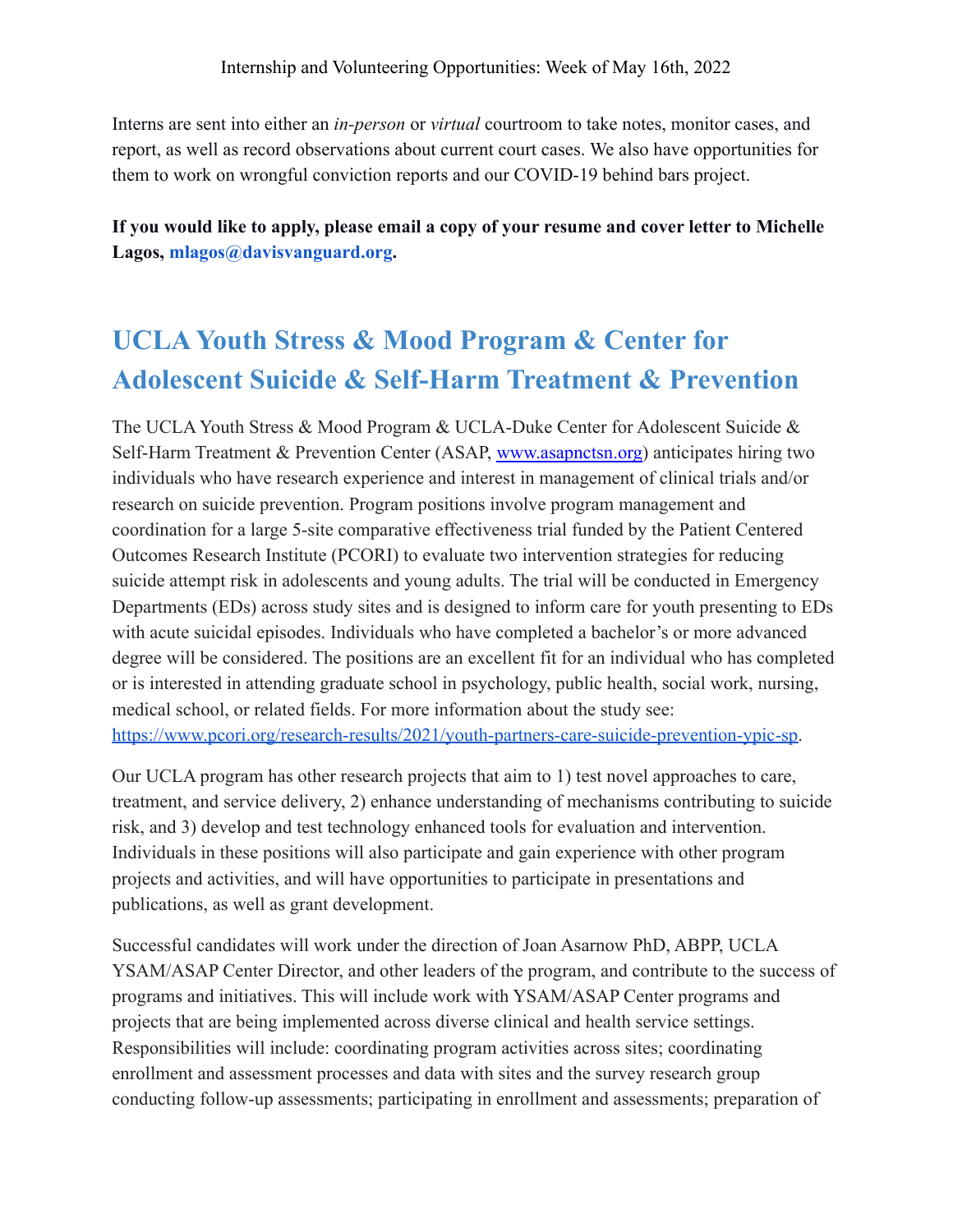#### Internship and Volunteering Opportunities: Week of May 16th, 2022

IRB materials and reports, preparation of materials and reports for the Data Safety and Management Board; support with budget management; preparation of materials and reports for PCORI, NIMH, and other funding agencies; assistance/participation in the preparation of manuscripts, presentations, applications, and program communications; support with data management and coordination with the data and statistics group; general lab support; and other tasks needed for success of program work.

Candidates must have completed an undergraduate or more advanced degree (MA, MPH, RN, MSW, PhD, MD). Salary is dependent upon the candidate's qualifications.

#### **Expectations and Requirements:**

- Schedule must be flexible because weekend and evening availability is required at times. We anticipate filling one full time position and one part time position at this time.
- A 2 to 5-year commitment is preferred
- Strong interpersonal, organizational, and program management skills, proficiency in using computer software and programs, strong communication skills, and data management skills.
- Ability to drive and access to a car to travel between sites

The position is based at UCLA in Los Angeles. Send resume/curriculum vitae and cover letter outlining your qualifications and experience to Lucas Zullo, PhD at: lzullo@mednet.ucla.edu. UCLA is an Equal Employment Opportunity employer and does not discriminate on the basis of race, ethnicity or gender.

## <span id="page-5-0"></span>**Assistant Investigator at Gladstone/UCSF**

We are looking for a research associate to join our growing lab group. The candidate will be a critical member of a team of biologists working to understand the role of the epigenome in neurodegenerative diseases including Alzheimer's and Parkinson's disease. The position will require the candidate to learn and perform basic and advanced cellular and molecular biology techniques including high throughput sequencing, single-cell assays, CRISPR-based high-throughput screens, flow cytometry, and iPSC-based cellular differentiation assays.

<span id="page-5-1"></span>Currently accepting [applications here.](https://gladstone.wd5.myworkdayjobs.com/careers/job/San-Francisco/Research-Associate-I---Corces-Lab_REQ-1206)

# **Part-Time Internship at UDAR in Spring Opportunity**

**Job Description**: Student Giving Campaign Assistant University Development and Alumni Relations, Digital Philanthropy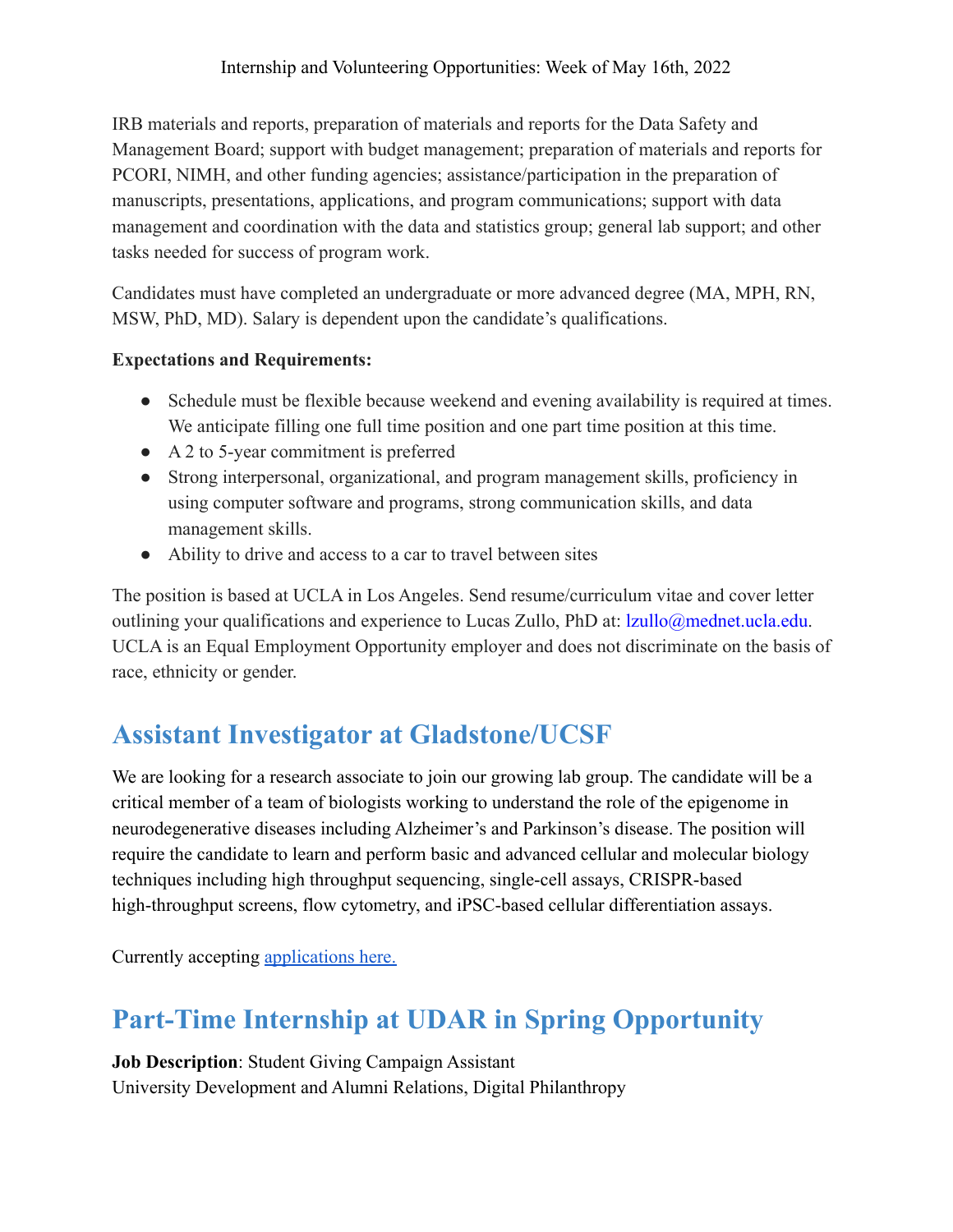**Note**: This position also qualifies for Work Study. See job #3119639344 on the Work Study jobs site. To apply, please send a resume and cover letter (optional) to Alex Rodríguez, Assistant Director, Digital Student Giving, at [alexander.rodriguez@berkeley.edu.](mailto:alexander.rodriguez@berkeley.edu)

#### Responsibilities:

- Commitment of 5-10 hours per week  $(1/10/22 5/6/22)$ , opportunity to continue again in the next academic year)
	- Note: hours will increase during week of and week before Big Give in March
- Serves as the campaign lead for the "Keeping Cal Golden" crowdfunding campaign in Spring, which includes but is not limited to leading student volunteers, monitoring fundraising goals, and creating copy.
- Creates social media content that spreads awareness of philanthropy at Berkeley in relevant, eye-catching ways for the Cal Student Philanthropy Instagram and Facebook account.
- In collaboration with the Assistant Director of Digital Student Giving, creates and executes a communications calendar for email newsletters, social media posts, and texting campaigns.
- Helps create monthly Cal Student Philanthropy newsletters that will go out to both graduating Seniors and the undergraduate student body.
- In collaboration with Cal Student Philanthropy and the Digital Philanthropy team, creates and executes a campaign plan for Bears Give Back Week / Big Give (events, marketing, messaging).
- Organizes and supervises volunteer schedules for events as needed.
- Assist with Digital Philanthropy projects as needed (i.e., Giving Days).
- Assist with data analysis for student giving-related projects.

#### Qualifications:

- Must be a current undergraduate student at UC Berkeley.
- Prior experience in fundraising, marketing and communications, data analysis, and/or a strong interest in learning more about these areas.
- Confident leader with the ability to inspire others.
- Adept public speaker, confident making presentations in both small and large crowds.
- Knowledgeable about student life. culture, and resources at UC Berkeley.
- Pride in UC Berkeley and commitment to Diversity, Equity, and Inclusion.
- Organized, self-starter.
- Strong written and verbal communication skills.
- Proficiency in Canva and social media platforms, especially Instagram, is a plus.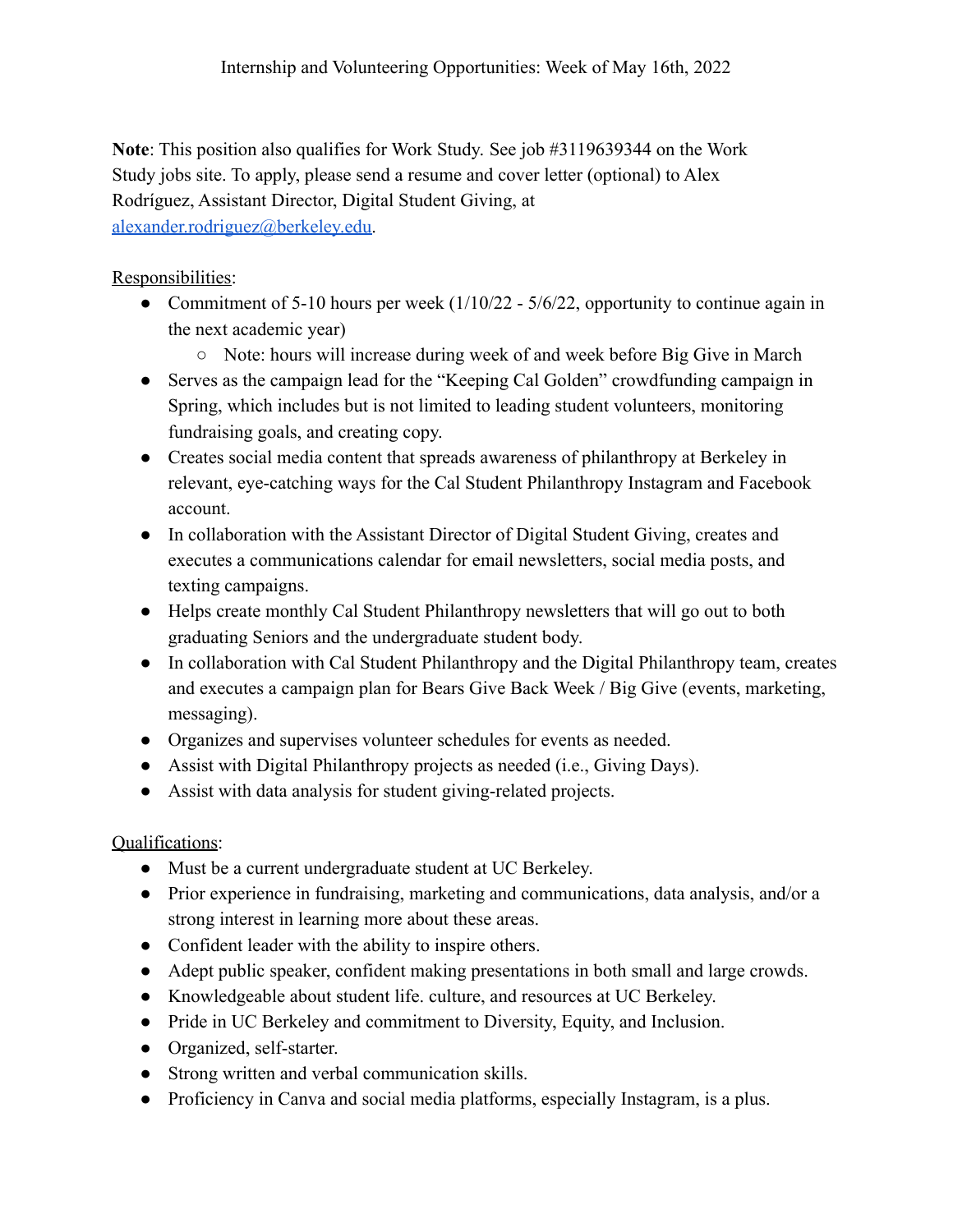Benefits:

- 5-10 hours of work per week at \$18-\$20 per hour
- Letter of Recommendation
- Experience in fundraising, marketing, and development
- Networking with Cal staff, alumni, and more
- Opportunity to make a positive impact on the Cal community

# <span id="page-7-0"></span>**Volunteer Research Assistant Positions - Emotion, Health, and Psychophysiology Lab**

The Emotion, Health, and Psychophysiology Lab at UCSF is accepting applications for volunteer research assistant positions. Our research focuses on embodiment -- how the mind influences the body, and the reciprocal, how bodily changes influence thoughts, emotions, and intentions. Research assistants working in the lab are exposed to a variety of studies at the intersection of social psychology, emotion, and psychophysiology. RAs learn how to conduct studies, collect physiological data, and edit and score autonomic data. Our RAs work at least 10-12 hours a week for two school semesters. This volunteer opportunity is ideal for undergraduate students or recent graduates looking to gain research experience for graduate school or medical school. Please note that while we welcome international applicants, we cannot help with the visa process.

If you are interested in applying, please fill out this application form  $(<https://forms.gle/b2qs7eP7kiZwvPfS9>). Any questions can be forwarded to [ehpl@ucsf.edu](mailto:ehpl@ucsf.edu).$  $(<https://forms.gle/b2qs7eP7kiZwvPfS9>). Any questions can be forwarded to [ehpl@ucsf.edu](mailto:ehpl@ucsf.edu).$  $(<https://forms.gle/b2qs7eP7kiZwvPfS9>). Any questions can be forwarded to [ehpl@ucsf.edu](mailto:ehpl@ucsf.edu).$ Lab website: <https://www.wendyberrymendes.com/>

# <span id="page-7-1"></span>**Training Opportunities at Camp Baker 2022**

[Camp Baker](https://r20.rs6.net/tn.jsp?f=0012YIJLmz03tRgxLh2OTyE5FYe_8bN09NenyCn3fj5uI2A9fkIoa-LmnKgxL7g7NXxox63SpdyF_qUIf1fFB9wmzy8SnWgZuSXieuLaFVs0T8LtKS-srilV1ug6vqXI5sttNWcNbTazh4=&c=b_xTGXVoHi9m4rZBS2ArWjE82PoDaBooTbOR-QidFy0xTKD5PEj4-A==&ch=sw0XHjUB6yC3e0e4dx6XeGJe-eS4ptF7HmmTNV5nlX35RxHVC4OjCA==) at [Judge Baker Children's Center](https://r20.rs6.net/tn.jsp?f=0012YIJLmz03tRgxLh2OTyE5FYe_8bN09NenyCn3fj5uI2A9fkIoa-Lmvl5eAgEFFmmk5gEwpOaYu0jdCKcpSnarkTkJ33QKBXRCPfiab9NbpN0E3O2JwtRJS6wSg0OTqAX2ees3JAlwdwxtUcTlGqvJw==&c=b_xTGXVoHi9m4rZBS2ArWjE82PoDaBooTbOR-QidFy0xTKD5PEj4-A==&ch=sw0XHjUB6yC3e0e4dx6XeGJe-eS4ptF7HmmTNV5nlX35RxHVC4OjCA==) currently has undergraduate-level summer training positions available. Camp Baker is a therapeutic summer program based off of the Summer Treatment Program (STP) and is specifically designed for 6-12 year old children with ADHD. The STP has positive effects on the serious behavioral, social, and academic difficulties exhibited by children diagnosed with ADHD.

Summer trainees at Camp Baker will implement the treatment program in a camp setting for children with ADHD. They will receive extensive training and experience implementing the research-based intervention. Students with STP experience are often highly sought-after in graduate training programs in clinical psychology, social work, medicine, and education. Previous trainees within Camp Baker have gone into successful careers in all of these fields.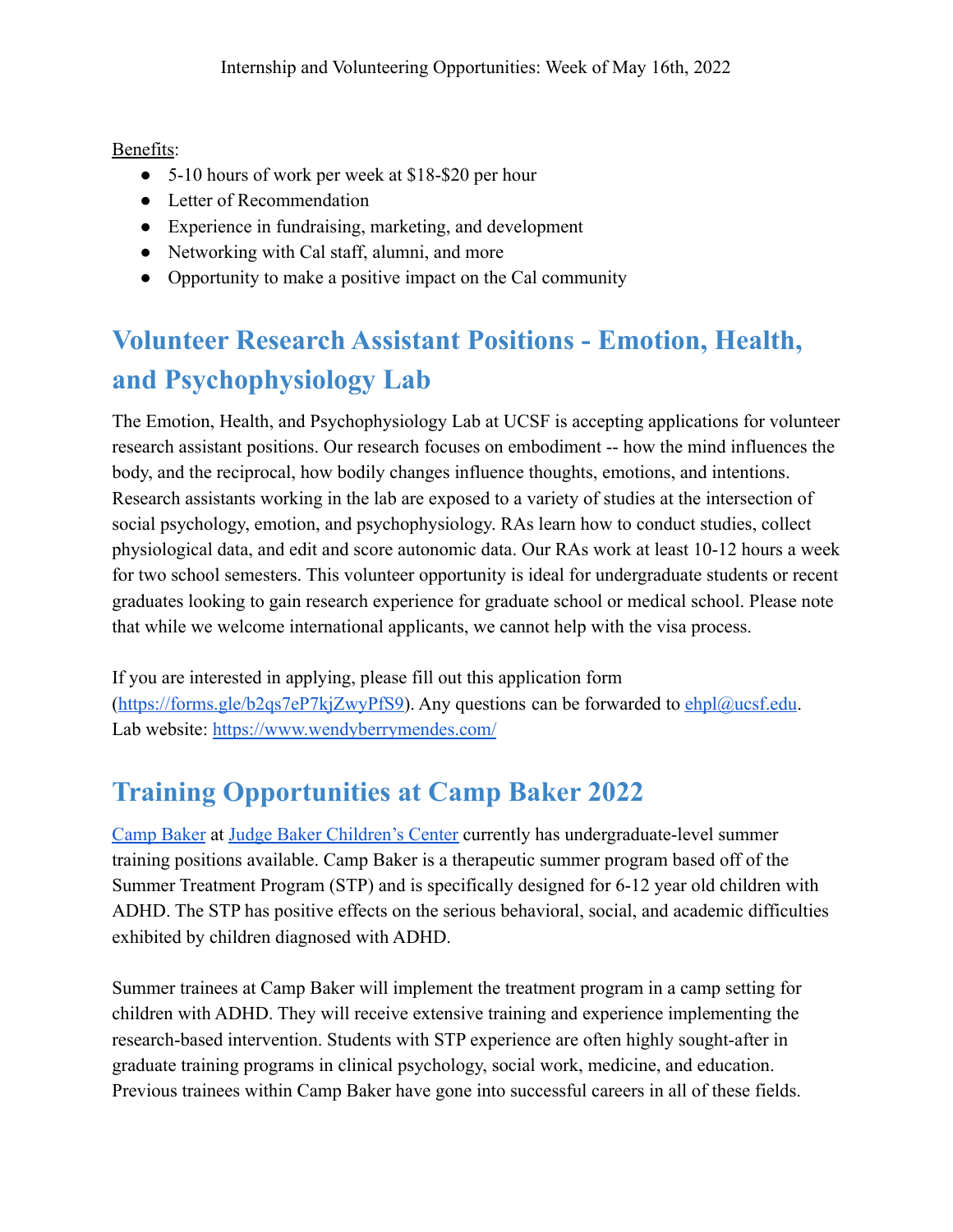Camp Baker is currently accepting applications for Undergraduate Counselors and Teaching Assistants. Please visit our website for a detailed description of roles and responsibilities: [Training Opportunities are available here.](https://campbaker.org/training-opportunities/)

Training begins Friday, July 1st, 2022 with the July 4th holiday off. Camp Baker runs from Monday, July 11th and continues through Friday, August 19th, 2022. Trainees typically work from 7:30am until 4:30pm and stay from 7:30am-6pm one evening per week. The stipend for undergraduate-level positions this summer is \$1,000. Interested applicants should apply on the website under the training tab. Mandatory materials that must be uploaded are listed below:

- A cover letter describing your professional development goals and how Camp Baker might fit with those goals
- A current CV
- A de-identified assessment report, treatment report, or other psychology-related writing sample
- The name and contact information for your practicum coordinator (for applicants looking to gain practicum or academic credit)
- Three letters of recommendation (sent to Dr. Tannenbaum from the recommender directly through the website)

## <span id="page-8-0"></span>**Academic Cultural Enrichment Coaches Volunteer Positions**

We're Academic Cultural Enrichment Coaches, or ACE Coaches, and we are a tutoring club at UC Berkeley that serves elementary students living in SROs in San Francisco Chinatown. We tutor in math, English, science, and Chinese culture every Saturday in close coordination with the Chinatown YMCA, and we are looking for more tutors to help serve our community! Tutors will have opportunities to develop creative and interactive lessons to engage our students, who we often find teaching us in return, as we get to know them. You don't need any experience with tutoring or speaking Chinese to join—we welcome all students who are interested in aiding our mission! Please email us at acecoaches@berkeley.edu or fill out our interest form (<https://forms.gle/koR34VqfpCAQFrJj6>) to contact us!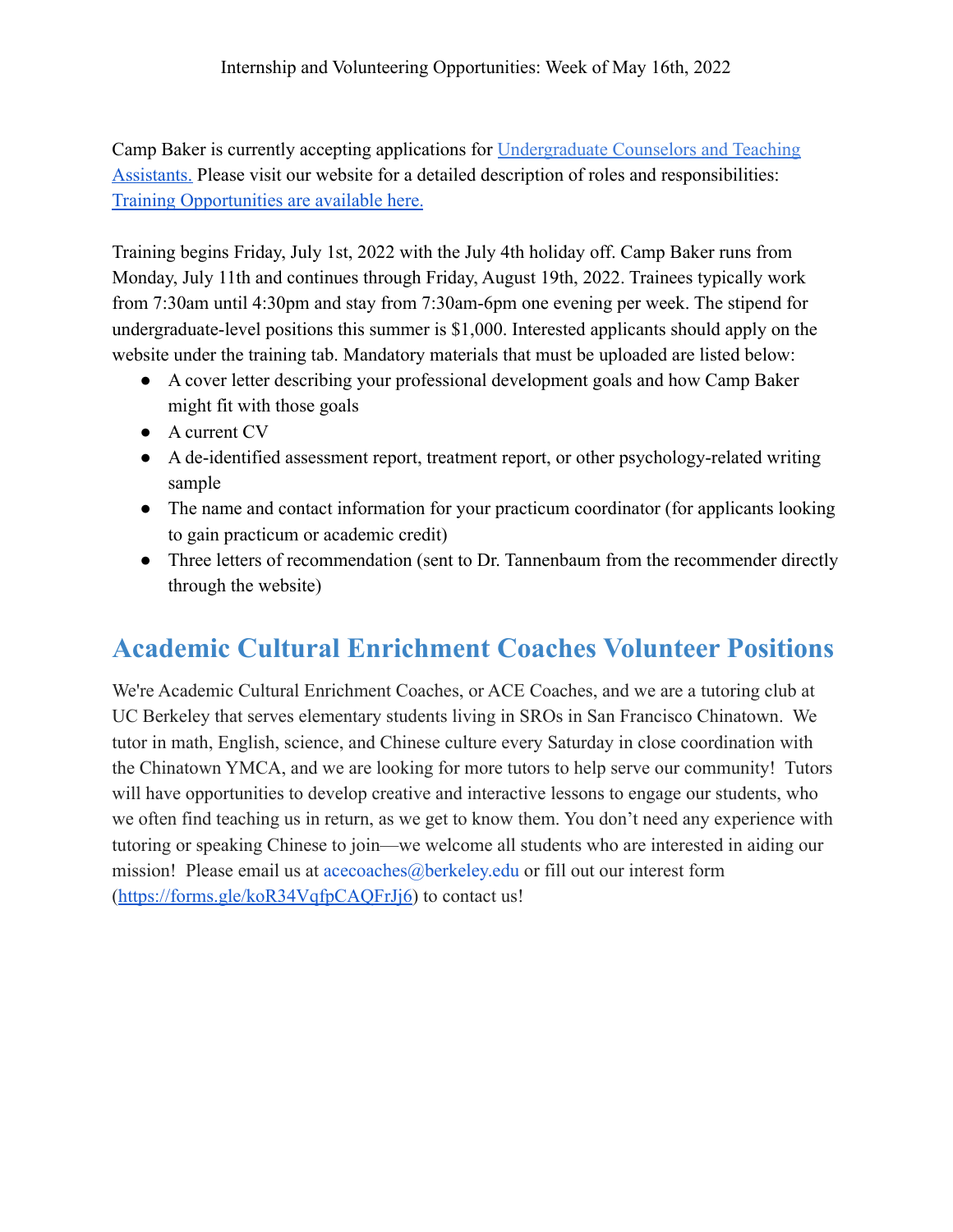## <span id="page-9-0"></span>**Whitney Lab Looking For Undergrad RAs Immediately**

Need some research experience but URAP ghosting you? You're in luck!

The Whitney Perception Lab is looking for some RAs to help out with some amazing perception experiments. They are looking for help right away so please apply as soon as you can if you are interested!

We will stop taking on RAs as soon as we get enough people so there is no deadline. [See the](https://drive.google.com/file/d/1bpoPgqWWmYQ4tbkCbA5P-VMSygoF6g4f/view?usp=sharing) [PDF attached to apply](https://drive.google.com/file/d/1bpoPgqWWmYQ4tbkCbA5P-VMSygoF6g4f/view?usp=sharing) - if you don't have a CV/resume that's okay just create a document that has some of the experience you have or what classes you have taken. If you don't have any experience that's okay just make sure to mention that in your email. Make sure to read the PDF in entirety before applying and best of luck!

NOTE- PLEASE make sure you can commit before applying, a lot of people are juggling a lot this semester so make sure you have time to commit to another position before applying!

# <span id="page-9-1"></span>**Volunteer Research Assistant Opportunities in the Berkeley Psychophysiology Lab**

The [Berkeley Psychophysiology Lab](https://bpl.berkeley.edu/index.html) (Dr. Robert Levenson) is seeking motivated and reliable volunteer research assistants to get started immediately on projects this semester. In one project, RAs will be trained to process physiological data using QRSTool software, which allows us to analyze the physiological responses of research participants as they experience various emotions. In another project, RAs will be trained to conduct behavioral coding using CodeBlue software to identify and analyze facial and behavioral expressions of couples engaged in conversation. The behavioral coding team holds mandatory biweekly meetings Tuesday 6-7pm, and there is an estimated workload of 3 hours each week (including the meeting). If you are eager to start gaining research experience and interested in learning more about our projects, please [complete](https://bpl.berkeley.edu/Application%20for%20Research%20Assistantship%20UCBPL.pdf) [an application](https://bpl.berkeley.edu/Application%20for%20Research%20Assistantship%20UCBPL.pdf) and send it to [scottnewton@berkeley.edu](mailto:scottnewton@berkeley.edu)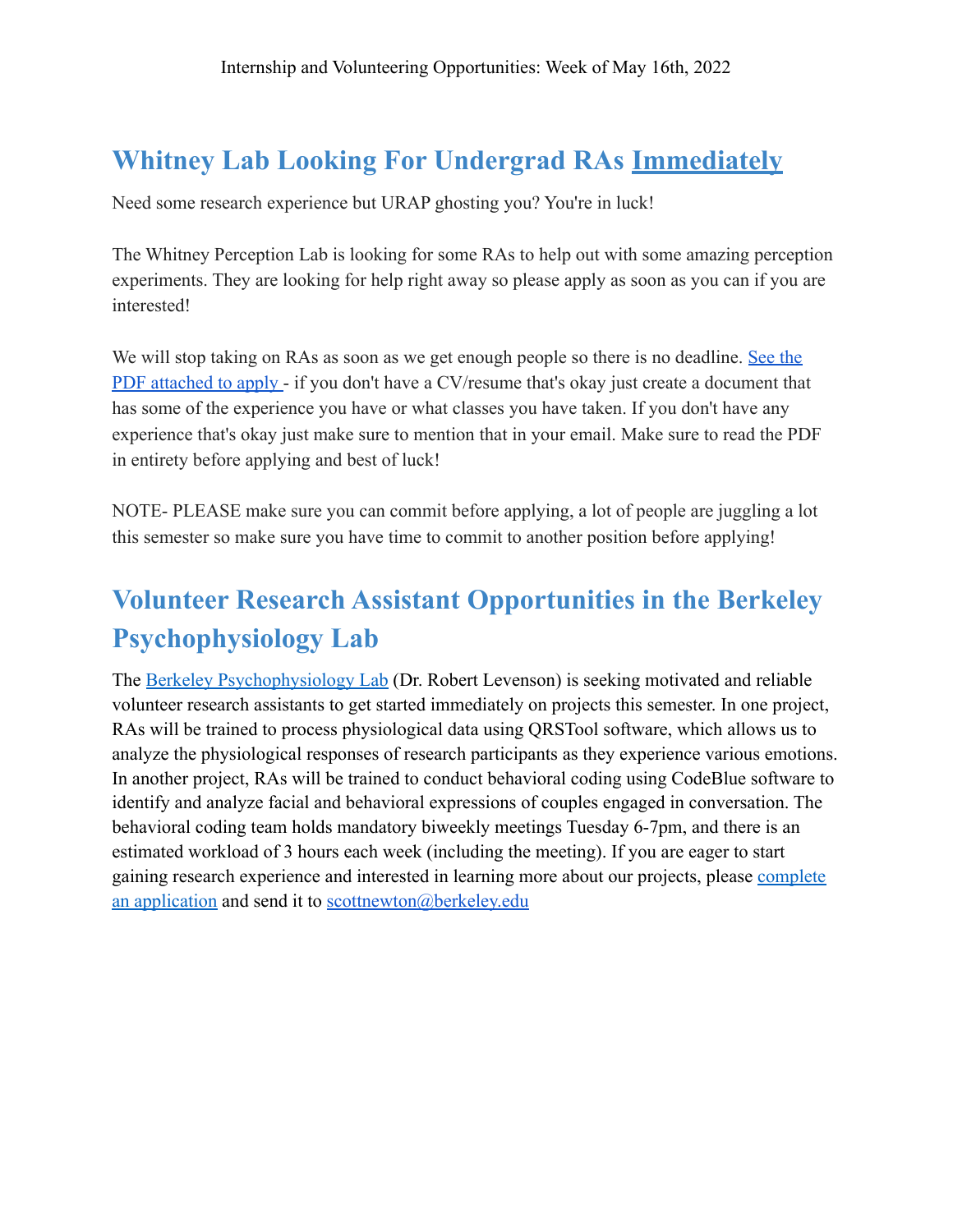## <span id="page-10-0"></span>**Summer Research Opportunity - UC Dreams Lab**

# **PAID PSYCHOLOGY SUMMER RESEARCH** OPPORTUNITY

# AT THE UC DREAMS LABI

## **GET INVOLVED WITH PSYCHOLOGICAL RESEARCH AT UC BERKELEY THIS SUMMER**

The UC DREAMS lab (Understanding Culture and Development to Re-imagine an Equitable And More just Societies), directed under Professor Arianne Eason, is looking for Summer Research Assistants. Looking for both part-time, remote VOLUNTEER (6-10 hrs/week) and full time, in-person PAID (30 hrs/week) positions.

FOR MORE INFORMATION, PLEASE EMAIL YOUR CV, GPA, A BRIEF DESCRIPTION OF YOUR RESEARCH INTERESTS, AND WHICH POSITION(S) YOU ARE INTERESTED IN TO MINDANDSOCIETY@BERKELEY.EDU

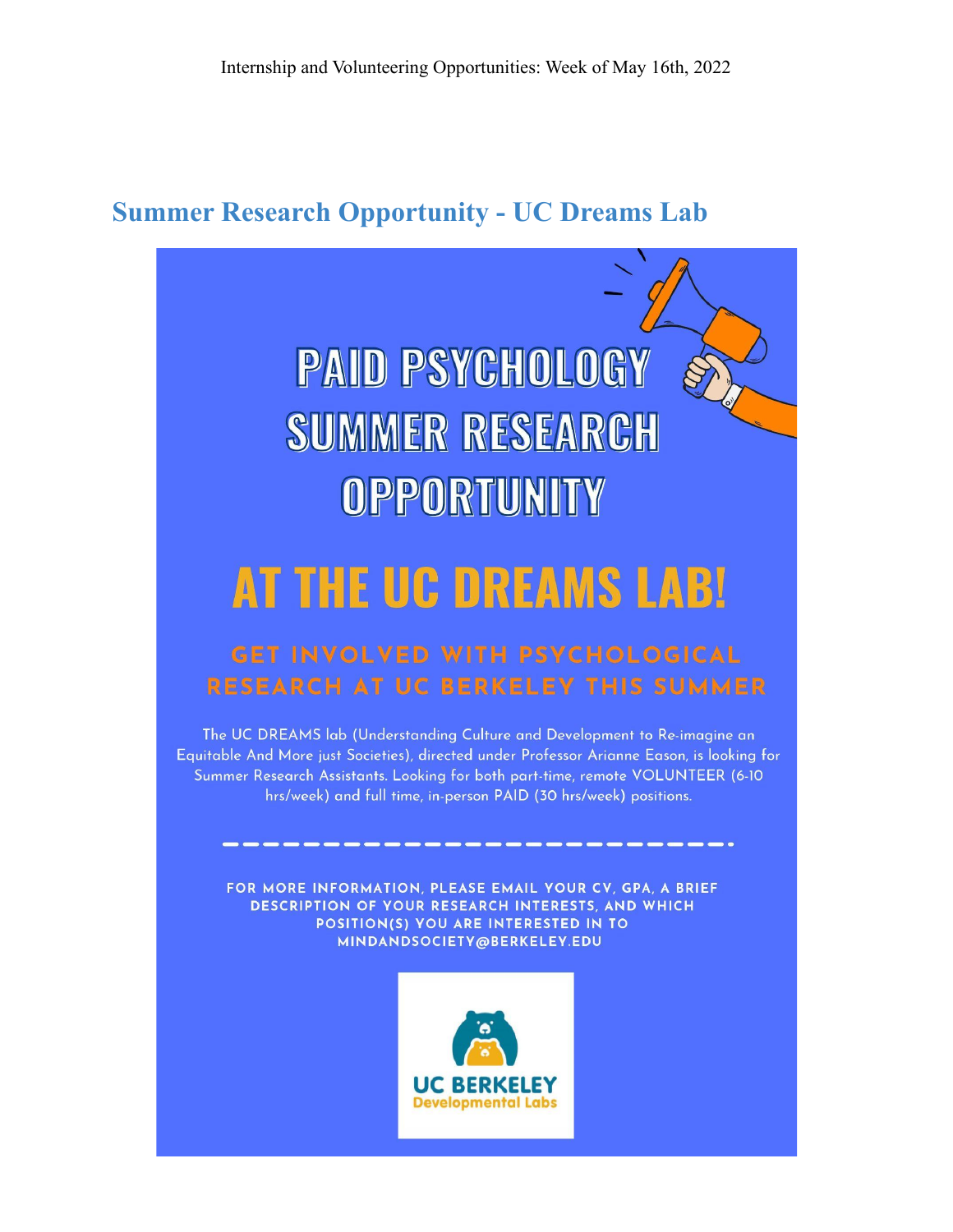# <span id="page-11-0"></span>**Social Origins Lab Seeking Summer Research Assistants! - Priority Deadline 5/16**

The Social Origins Lab is broadly interested in how our social and cognitive abilities arise and interact with one another over time. <https://socialorigins.berkeley.edu/>

#### **Open Project:**

In this cross-cultural study, we are exploring how young children respond to two different kinds of uncertainty — physical uncertainty, where we are uncertain about events that have not taken place yet, or epistemic uncertainty, where we are uncertain about events that have happened, but that we do not know the outcome of. Using a short game, we will explore how children navigate this uncertainty and how this behavior varies across different societies.

#### **Description of Student Responsibilities:**

Start date is June 1, 2022 (position is unpaid)

Research assistants will be involved in recruitment, data collection (running studies with children in-person), coding video data, and assisting with administrative tasks. Students should expect to be heavily involved in multiple aspects of the research projects and gain a well-rounded understanding of the research process. Students must be reliable, dedicated, and have strong communication skills. Students are expected to be able to work independently to meet project deadlines. Must have a desire to work with children and be comfortable interacting with children (previous experience with children a plus). Must be able to travel to research sites (schools, parks, museums). Occasional weekend work is required. Required time commitment is approximately 9hrs/wk for at least two semesters.

#### **Application Process:**

Send a brief (1-2 paragraphs) statement about why you are interested in the position and in joining the lab. Combine this statement with your resume into a single document (pdf or docx) and send to Alissa at socialoriginsmanager@berkeley.edu

\*Priority Deadline 5/16/22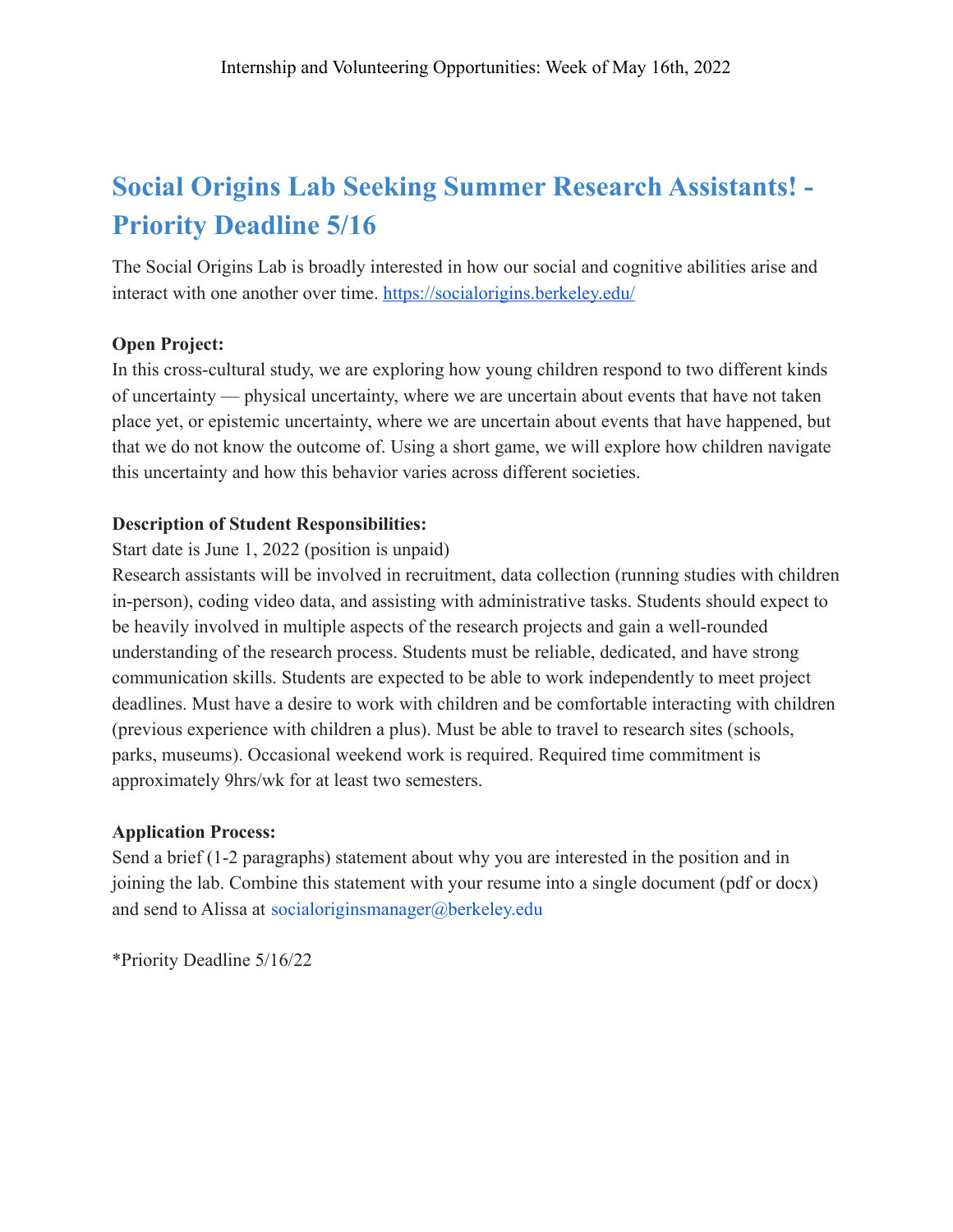## **Recruiting Volunteer Research Assistants at UCSF**

The Aging, Metabolism, and Emotion (AME) Center ([https://amecenter.ucsf.edu/\)](https://amecenter.ucsf.edu/) in the Department of Psychiatry and Behavioral Sciences at UCSF is recruiting new volunteer research assistants. Volunteer research assistants will work on a research study examining how daily mindfulness practice may affect everyday well-being, stress, and health in women who have experienced early life stress. The study is being led by Dr. Stefanie Mayer, Assistant Professor at UCSF. Please see the study website here: [https://www.ucsfemmastudy.org/.](https://www.ucsfemmastudy.org/)

To volunteer, you must be able to provide 8-10 hours of availability per week and commit to at least 6 months. Volunteer research assistant positions are mostly remote, with some in-person work at UCSF Mission Bay. Duties include participant recruitment, data collection, monitoring, and management, and attending weekly study team meetings. You will gain an understanding of the research process by participating in meetings and being involved in study start-up, and you will have the opportunity to work alongside UCSF staff and faculty. This experience is ideal for those interested in pursuing a PhD in Psychology or related fields, attending medical school, or simply looking to gain research experience in the field.

To apply, please send your CV/resume and a cover letter on your background and interests to [elnaz.ahmadi@ucsf.edu](mailto:elnaz.ahmadi@ucsf.edu). Please feel free to reach out to elnaz.ahmadi@ucsf.edu with any questions.

# **Summer Research Opportunities - Application Deadlines on May 20th and May 29th**

I'm sharing two summer opportunities that might be of interest to students in your network: the [PREDOC x Opportunity Insights Summer Course in Big Data](https://predoc.org/education#summerCourse) and the [PRE Workshop](https://predoc.org/pre-workshop). Taught in collaboration with Opportunity Insight, this Summer Course in Big Data will provide students with six weeks of instruction that will hone their coding skills and further their ability to utilize a large data set to answer questions in the social sciences. The PRE Workshop allows students to learn more about and prepare for pre-doctoral opportunities. More information on both opportunities is below.

#### [PREDOC x Opportunity Insights Summer Course in Big Data](https://predoc.org/education#summerCourse)

This course will have two tracks, one for students who are considering a transition to the social sciences and want to learn more about a variety of fields in Economics, and one for students who are ready to engage in more advanced analysis and want to produce a capstone project. This